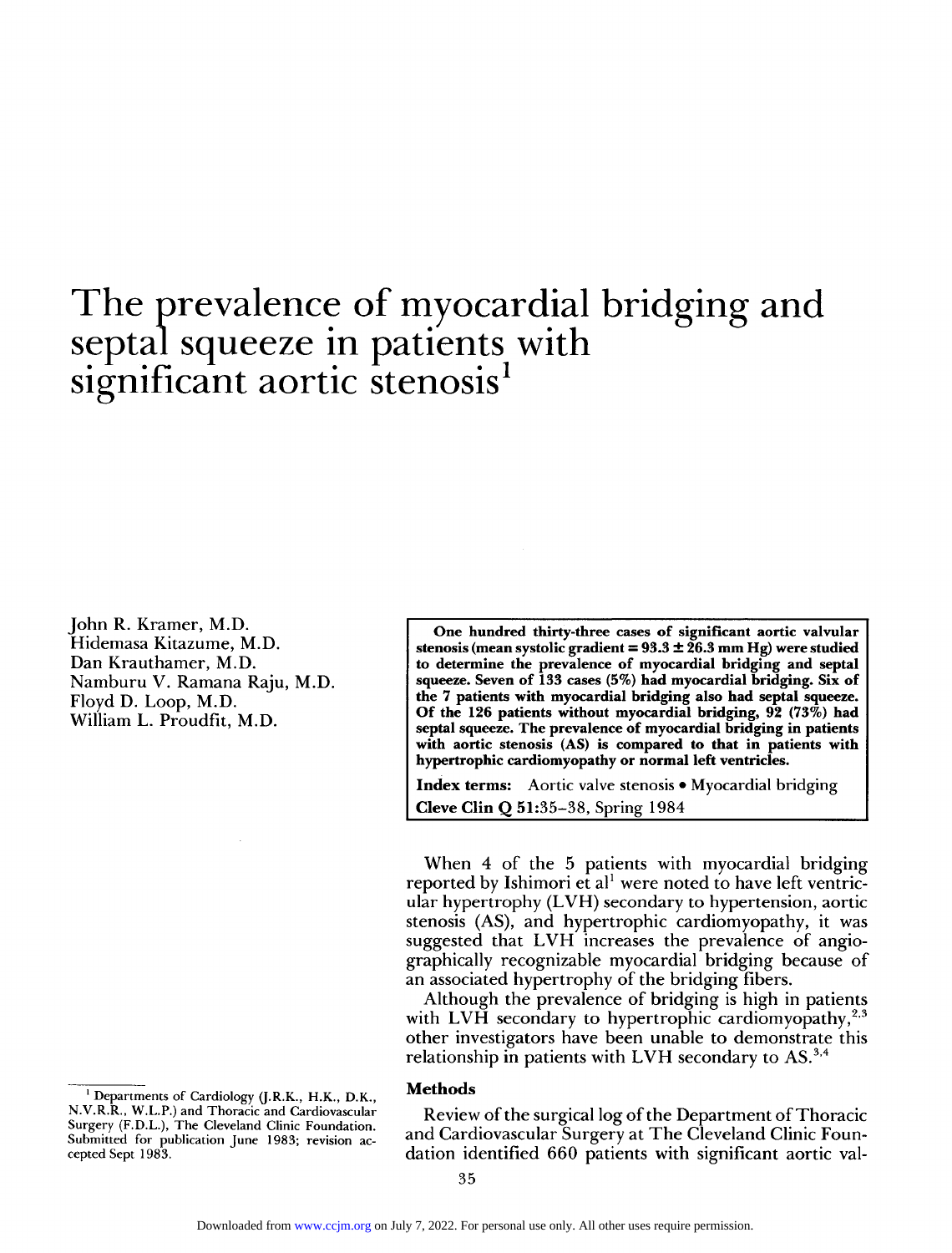| Predominant symptom                 |     | Aortic stenosis:<br>no bridging<br>No. patients |   | Aortic stenosis:<br>bridging<br>No. patients | Total    |
|-------------------------------------|-----|-------------------------------------------------|---|----------------------------------------------|----------|
| Angina pectoris                     | 60  |                                                 | 4 |                                              | 64 [48%] |
| Angina alone                        |     | 16                                              |   |                                              |          |
| Angina and dyspnea                  |     | 31                                              |   |                                              |          |
| Angina and syncope                  |     | 5                                               |   |                                              |          |
| Angina, dyspnea and syncope         |     | 8                                               |   |                                              |          |
| Dyspnea on exertion                 | 54  |                                                 | 2 |                                              | 56 [42%] |
| Dyspnea alone                       |     | 30                                              |   | 2                                            |          |
| Dyspnea and orthopnea, PND or edema |     |                                                 |   |                                              |          |
| Dyspnea and syncope                 |     | 17                                              |   |                                              |          |
| Syncope                             | 5   |                                                 |   |                                              | 6[5%]    |
| Other                               | 7   |                                                 | 0 |                                              | 7[5%]    |
| <b>Dizziness</b>                    |     | ດ                                               |   |                                              |          |
| Palpitation                         |     |                                                 |   |                                              |          |
| Edema                               |     |                                                 |   |                                              |          |
| Fatigue                             |     |                                                 |   |                                              |          |
| Totals                              | 126 |                                                 |   |                                              | 133      |

**Table 1. Symptoms prior to cardiac catheterization** 

**PND = paroxysmal nocturnal dyspnea.** 

vular disease (AVD) who had had open heart surgery with aortic valve replacement (AVR) between 1975 and 1979. Patient records were reviewed retrospectively, and patients with aortic insufficiency greater than grade 2 (mild),<sup>5</sup> significant coronary atherosclerosis (greater than 50% lumen diameter reduction in any major coronary vessel), primary myocardial disease (PMD), or segmental impairment of myocardial contractility were excluded from further analysis.

The preoperative cineangiograms and hemodynamics of the remaining 133 patients were rereviewed to determine the degree of AS<sup>5</sup> and the prevalence of myocardial bridging<sup>6</sup> and septal squeeze.4,7 Methods of film review and techniques for measurement of the bridged arterial segment have been reported previously.<sup>6</sup> Precatheterization clinical data in these 133 patients were obtained by retrospective chart review.

The chi-square test was used for statistical analysis,  $P < 0.05$  being significant.

## **Results**

Ninety-one men and 42 women, aged 18 to 80 years, (mean  $59 \pm 12$ ) with significant aortic valve stenosis (AVS) were evaluated. All were symptomatic prior to catheterization (*Table 1),* the majority (90%) noting angina pectoris (AP) or dyspnea on exertion. The electrocardiogram  $(EC\tilde{G})$ was abnormal<sup>8</sup> in 93 cases (70%) (*Table 2*), and the chest roentgenogram was abnormal in 65 cases (49%) *(Table 3).* 

At catheterization, aortic valve calcification was apparent in all patients. In 121 of 133 cases (91%), retrograde transvalvular catheterization with pressure measurement and left ventricular angiography were accomplished. The aortic valve systolic gradient ranged from 45 to 160

| Electrocardiogram            | Aortic stenosis:<br>no bridging<br>No. patients |    |  | Aortic stenosis:<br>bridging<br>No. patients | Total    |  |
|------------------------------|-------------------------------------------------|----|--|----------------------------------------------|----------|--|
| Left ventricular hypertrophy | 64                                              |    |  |                                              | 68 [51%] |  |
| LVH alone                    |                                                 | 46 |  |                                              |          |  |
| LVH and LAE                  |                                                 | 17 |  |                                              |          |  |
| LVH and LAHB                 |                                                 |    |  |                                              |          |  |
| Normal                       | 39                                              |    |  |                                              | 40 [30%] |  |
| Bundle branch block          | 15                                              |    |  |                                              | 17 [13%] |  |
| <b>CRBBB</b>                 |                                                 |    |  |                                              |          |  |
| <b>CLBBB</b>                 |                                                 | ō  |  | 9                                            |          |  |
| Left atrial enlargement      | 8                                               |    |  |                                              | $8[6\%]$ |  |
| LAE alone                    |                                                 |    |  |                                              |          |  |
| LAE and BBB                  |                                                 |    |  |                                              |          |  |

**Table 2. Electrocardiogram prior to cardiac catheterization** 

**LVH = left ventricular hypertrophy; LAE = left atrial enlargement; LAHB = left anterior hemiblock; CRBBB = complete right bundle branch block; CLBBB = complete left bundle branch block.**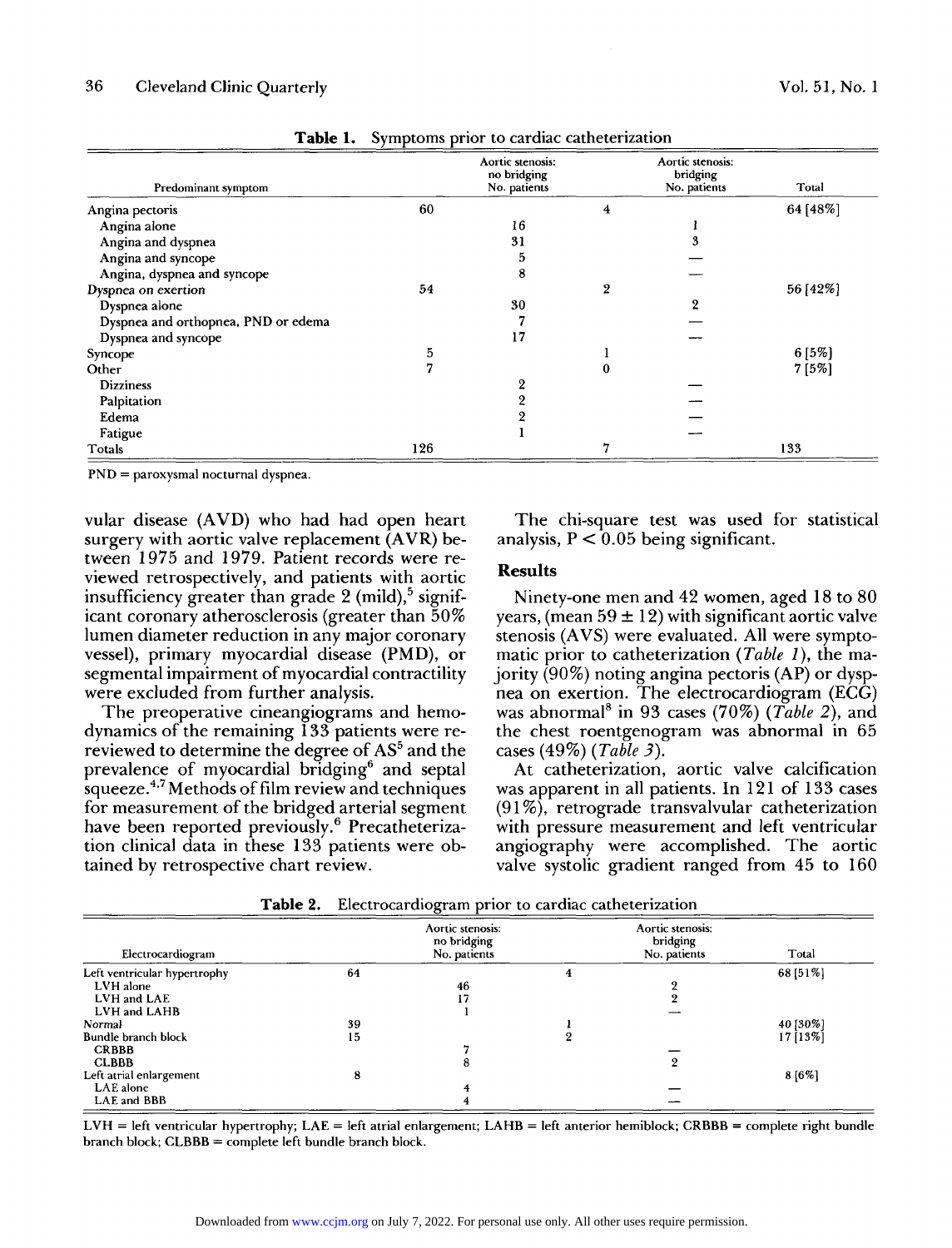| Chest roentgenogram          | Aortic stenosis:<br>no bridging<br>No. patients |    | Aortic stenosis:<br>bridging<br>No. patients |  | Total    |
|------------------------------|-------------------------------------------------|----|----------------------------------------------|--|----------|
| Left ventricular enlargement | 61                                              |    |                                              |  | 63[47%]  |
| LVE alone                    |                                                 | 51 |                                              |  |          |
| LVE and LAH                  |                                                 | 10 |                                              |  |          |
| Left atrial hypertrophy      |                                                 |    |                                              |  | $2[2\%]$ |
| Normal                       | 63                                              |    |                                              |  | 68 [51%] |

**Table 3. Chest roentgenogram prior to catheterization** 

**LVE = left ventricular enlargement, LAH = left atrial hypertrophy.** 

mm Hg (mean  $93.3 \pm 26.3$  mm Hg). Aortography was performed in all patients and showed aortic insufficiency in 94 patients (71%): grade 1 (trivial)—75 patients and grade 2 (mild)—19 patients. The left ventricle was visualized in 124 of 133 patients (left ventriculogram—121 patients, pulmonary angiogram—3 patients). Angiographic signs of LVH (increased trabecular pattern, increased papillary muscle size, and increased free wall thickness) were present in all cases. Overall contractility was normal in 74 patients, mildly impaired in 18, moderately impaired in 14, and severely impaired in 18. In the 9 patients without ventriculography, 8 showed electrocardiographic evidence of LVH, and all 9 had LVH at surgery.

Myocardial bridging of the left anterior descending artery was found in 7 patients (5%). No other vessel was involved. Reduction in lumen diameter during systole varied 14%-100% (mean  $40.3 \pm 28.5\%$ ) over an arterial length of 4 to 20 mm (mean  $8.7 \pm 5.5$  mm). Six of these 7 patients also had septal squeeze. In the 126 patients without myocardial bridging, septal squeeze was seen in 92.

# **Discussion**

Comparison of the prevalence of myocardial bridging and septal squeeze in patients with normal left ventricles and in those with abnormal left ventricles secondary to obstructive hyper-

trophic cardiomyopathy or AS is shown in *Table 4.* Myocardial bridging was seen in 81 of 658 patients (12%) with normal left ventricles,<sup>6</sup> in 7 of 133 (5%) with LVH secondary to AS, and in 20 of 66 (30%) with obstructive hypertrophic cardiomyopathy.<sup>2</sup> Prevalence of bridging was significantly greater in patients with cardiomyopathy compared to those with normal left ventricles or LVH secondary to AS  $(x^2 = 20.34, P < 0.001)$ . These results support the observations of Bourmayan<sup>3</sup> and  $\overrightarrow{P}$ ichard<sup>4</sup> and suggest that increased angiographic recognition of myocardial bridging in cardiomyopathy may not depend solely on the presence of LVH.

In contrast, septal squeeze does appear to be related to the presence of LVH or a systolic pressure gradient or both.<sup>7</sup> Septal squeeze was not seen in patients with normal left ventricles,<sup>6</sup> but occurred in 47 of 66 (71%) with obstructive hypertrophic cardiomyopathy and in 98 of 133  $(74%)$  with LVH secondary to AS. The difference in the prevalence of septal squeeze between patients with normal ventricles and no pressure gradient as compared to patients with abnormal ventricles and a pressure gradient was significant  $(x^2 = 577, P < 0.0001)$ .

The angiographic severity of myocardial bridging clearly varies in response to nitroglycerin, isosorbide dinitrate, sodium nitroprusside, and noradrenalin.<sup>9</sup> Angiographic prevalence of myocardial bridging also appears to differ in relation to the underlying cardiac pathology. Myocardial

**Table 4. Prevalence of myocardial bridging and septal squeezing in patients with normal left ventricles,<sup>6</sup> obstructive hypertrophic cardiomyopathy,<sup>2</sup> and aortic stenosis** 

| Patient group                              | Total no.<br>patients | Total with<br>bridging | Total with<br>squeeze | <b>Bridging</b><br>alone | Bridging and<br>squeezing | Squeezing<br>alone |
|--------------------------------------------|-----------------------|------------------------|-----------------------|--------------------------|---------------------------|--------------------|
| Normal left ventricle                      | 658                   | 81 (12%)               |                       | 81 (12%)                 |                           |                    |
| Obstructive hypertrophic<br>cardiomyopathy | 66                    | $20(30\%)$             | 47 (71%)              | 2(3%)                    | 18(27%)                   | 29 (44%)           |
| Aortic stenosis                            | 133                   | 7(5%)                  | 98 (74%)              | $(1\%)$                  | 6(5%)                     | 92 (69%)           |